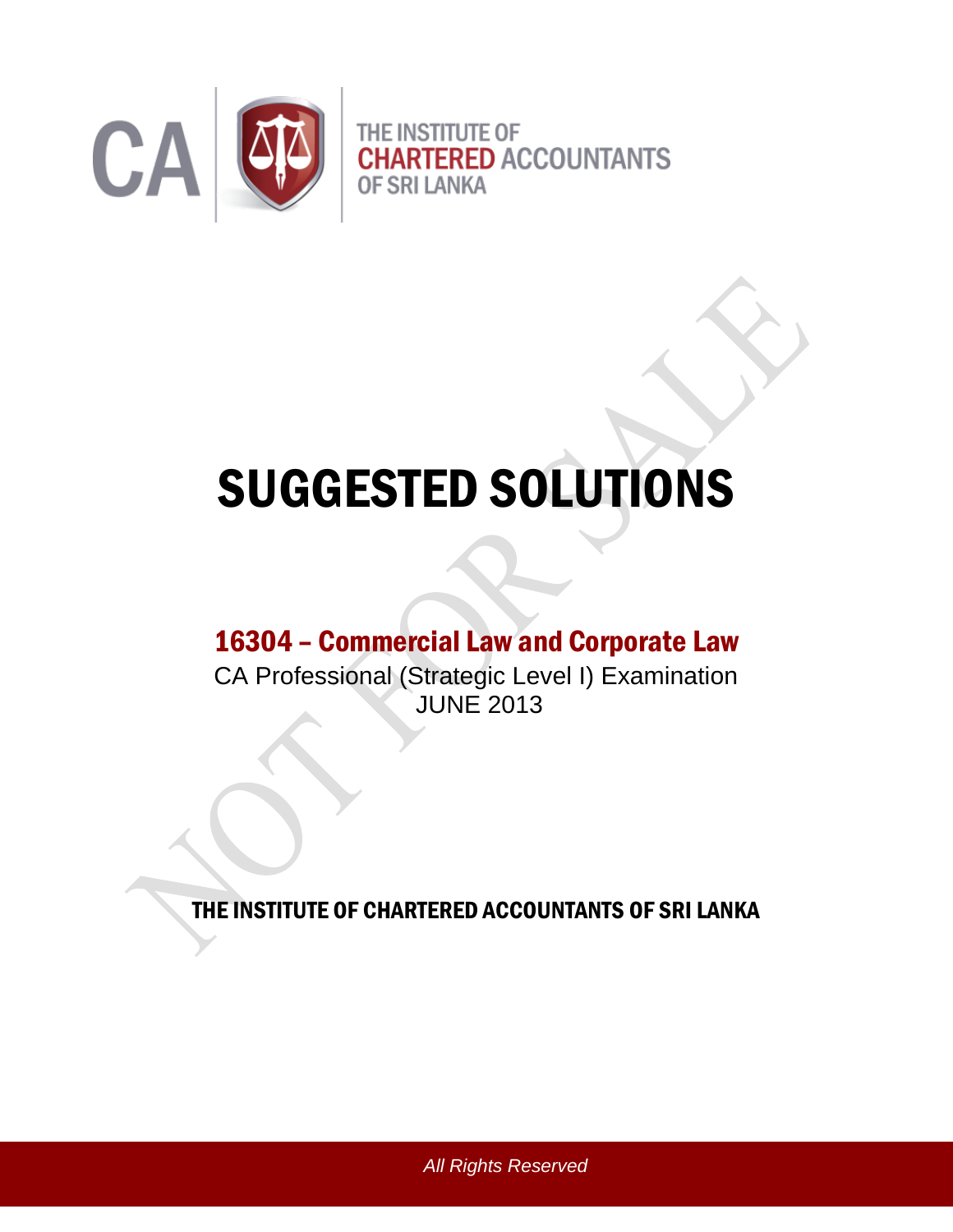#### **Part (a)**

The clause in the receipt stating that, "The Chair Company will not be liable for accidents or damages caused as a result of using the company's chairs", is an exemption clause introduced by The Chair Company

An exemption clause is a term of the contract, by which one party to the contract, tries to escape or exclude itself from one or more of its liabilities under the contract.

Generally the conditions referred to in these exemption clauses, are deemed to be communicated to the other party, and he is bound by them whether or not he has read them.

But the law allows a party to the contract, to introduce such exemption clauses, subject to certain conditions.

One such condition is that such exemption clauses should be introduced to the contract prior to its conclusion. In other words, the exemption clause should be introduced to the contract at the time the parties enter into such contract.

In this case, Roxy received the receipt containing the exemption clause, after the conclusion of the contract to hire the deckchair.

Therefore the exemption clause does not form a part of the terms and conditions of the contract between The Chair Company and Roxy.

Hence, The Chair Company is not excluded from its liability envisaged under this exemption clause. Therefore The Chair Company is liable to pay damages to Roxy for the injury caused to him by breaking of chair.

#### **Part (b)**

- Generally by nature domestic and social agreements, are not intended to be binding in law, but are intended to rely on bonds of mutual trust and affection.
- Eg : Balfour Vs Balfour The wife failed in her claim of her allowance from the husband. The courts held that the arrangement was made between the husband and wife, when they were living in amity, and hence it was a domestic agreement which was outside the realm of a legally binding contract.
- But it is essential to realize that the intention, not to create legal relationships, is only a presumption, and that as with all other presumptions it may be rebutted by the actual facts and circumstances of a particular case.
- Eg : Merritt Vs Merritt In this case, the Balfour decision was not considered and the wife was entitled to her claim from her husband. The reason being that the courts interpreted that the agreement between the husband and wife in this case was made at arm's length as they had already decided to separate at that time. Therefore any reasonable person would regard their agreement as not a domestic agreement, as there was a clear intention to be bound by law.

(5 marks) (Total 10 marks)

(5 marks)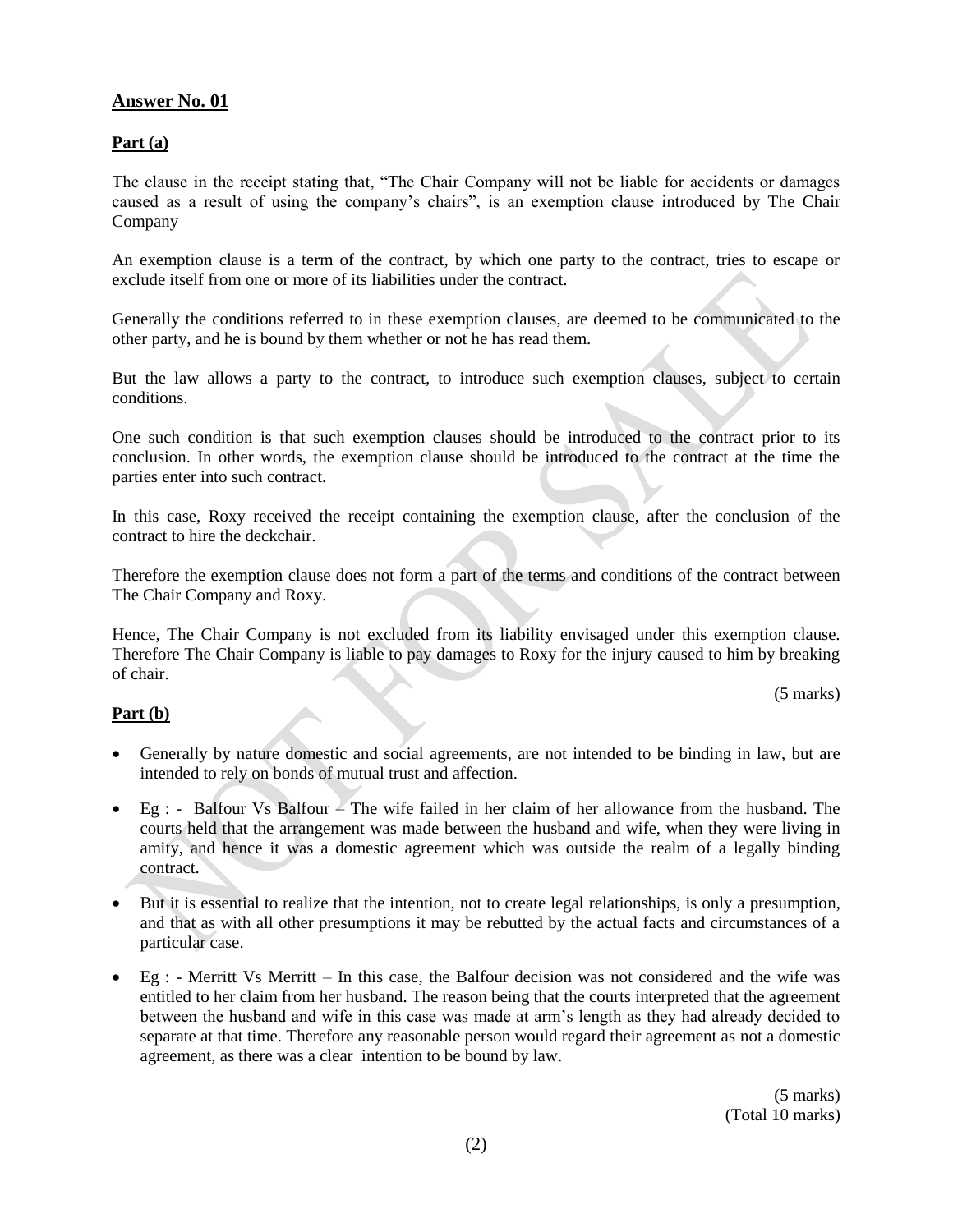#### **Part (a)**

In this scenario, Sepala entered into the sole tradership agreement with IOC whilst the partnership was still not dissolved. Further it could be reasonably presumed that Sepala was trying to use the partnership's goodwill while operating the petrol shed only in Sepala's name.

Under the partnership law, every partner has to account to the firm, for any benefit derived by him from the partnership without the consent of the other partners from any transaction in relating to the partnership property, name or business connections.

Therefore Sepala was in breach of his duties as a partner, in entering in to a new agreement with IOC in his name under the given circumstances.

Therefore Gunapala can file action against Sepala to claim a share of the profit of the new operation of Sepala.

(5 marks)

#### **Part (b)**

Generally, 'partners' must share gross-returns according to their share in the partnership business. Thus at first instance, if persons share the gross-returns, one would be inclined to say that a partnership exists.

However sharing of gross returns in the following instances will not itself create a partnership.

- (a) Where a person receives a debt or other liquidated amount by installments out of the profits of a business
- (b) Where a servant or agent is engaged in a business and is remunerated by a share in the profits
- (c) Where a widow or child of a deceased partner receives a portion of the profits by way of annuity
- (d) Where a person has lost money to a person engaged or about to engage in business and receives a rate of interest varying with the profits or a share of the profits and such a contract is in writing signed by or on behalf of the parties thereto
- (e) Where a person has sold the goodwill of a business, and in consideration of the sale receives a portion of the profits

(5 marks) (Total 10 marks)

**Note:** Any relevant alternative answers furnished by candidates would be considered in marking answers for part (b) of the Question No. 02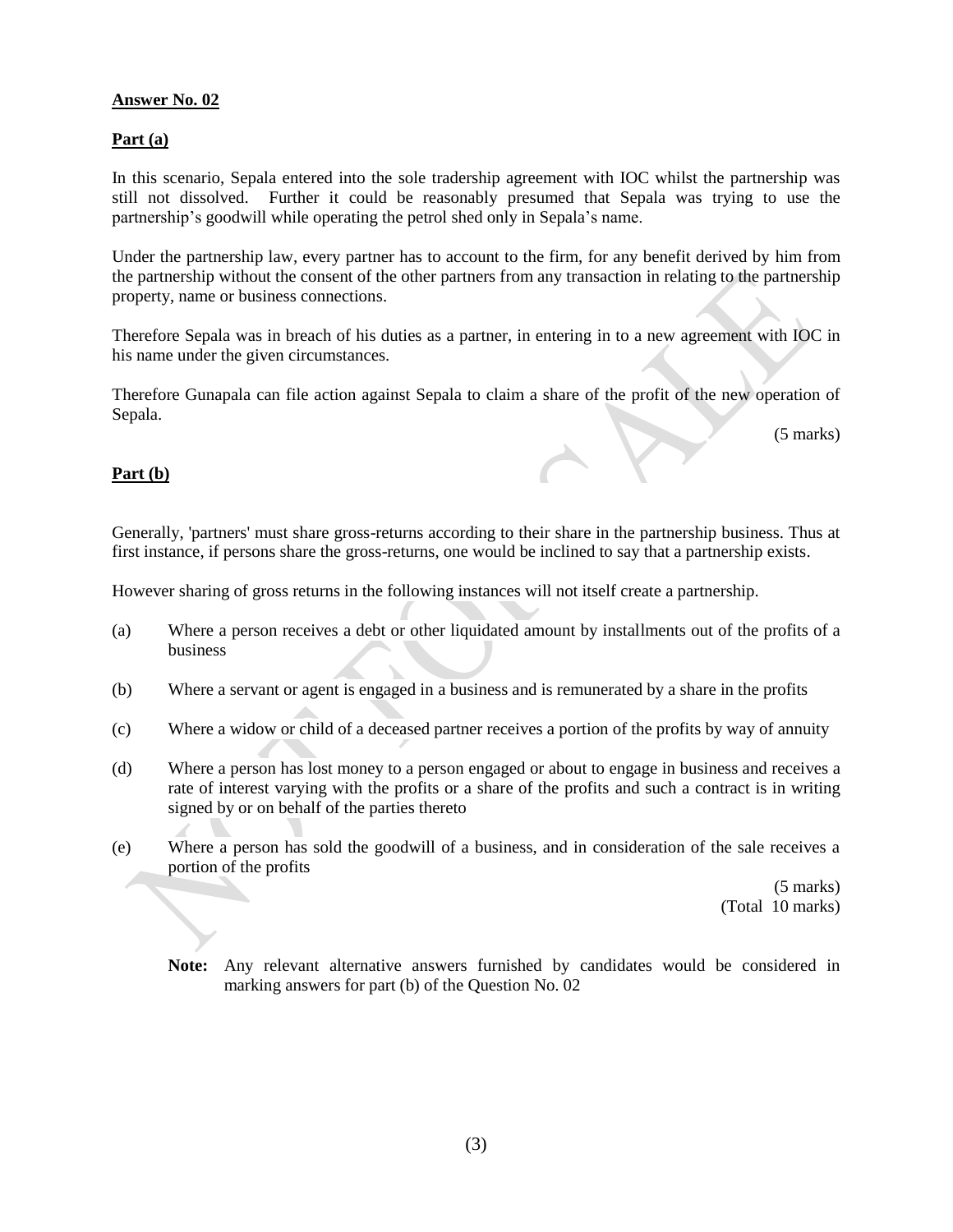#### **Part (a)**

Before a person can obtain an insurance policy he must show that he has some "insurable interest" in the subject matter of the insurance.

An "insurable interest" means that the person seeking the insurance (the insured) will benefit from the preservation of the subject matter insured or be affected by its loss.

This requirement of an insurable interest has an important bearing on a policy for life insurance.

In the case of life insurance, an insurable interest means that the person effecting the insurance will sustain some pecuniary loss on the death of the person whose life is insured.

In the case of **Griffiths Vs Fleming [1909]1K.B. 805** the court decided that it was not necessary for the husband to prove any pecuniary interest in his wife's life.

Therefore it could be said that a husband has an insurable interest in the life of his wife.

(5 marks)

#### **Part (b)**

Insurance, is a contract of Uberrimae Fidei. This means that full disclosure must be made to the insurer of every material circumstance which is known to the insured and which would influence the judgment of a prudent insurer in either fixing or determining whether to take the risk or not.

In the event of failure to disclose any such circumstance, the policy is voidable.

If between the date of the proposal and the forming of the contract there is a material alteration of the risk, disclosure of this alteration must be made, otherwise the contract will be voidable.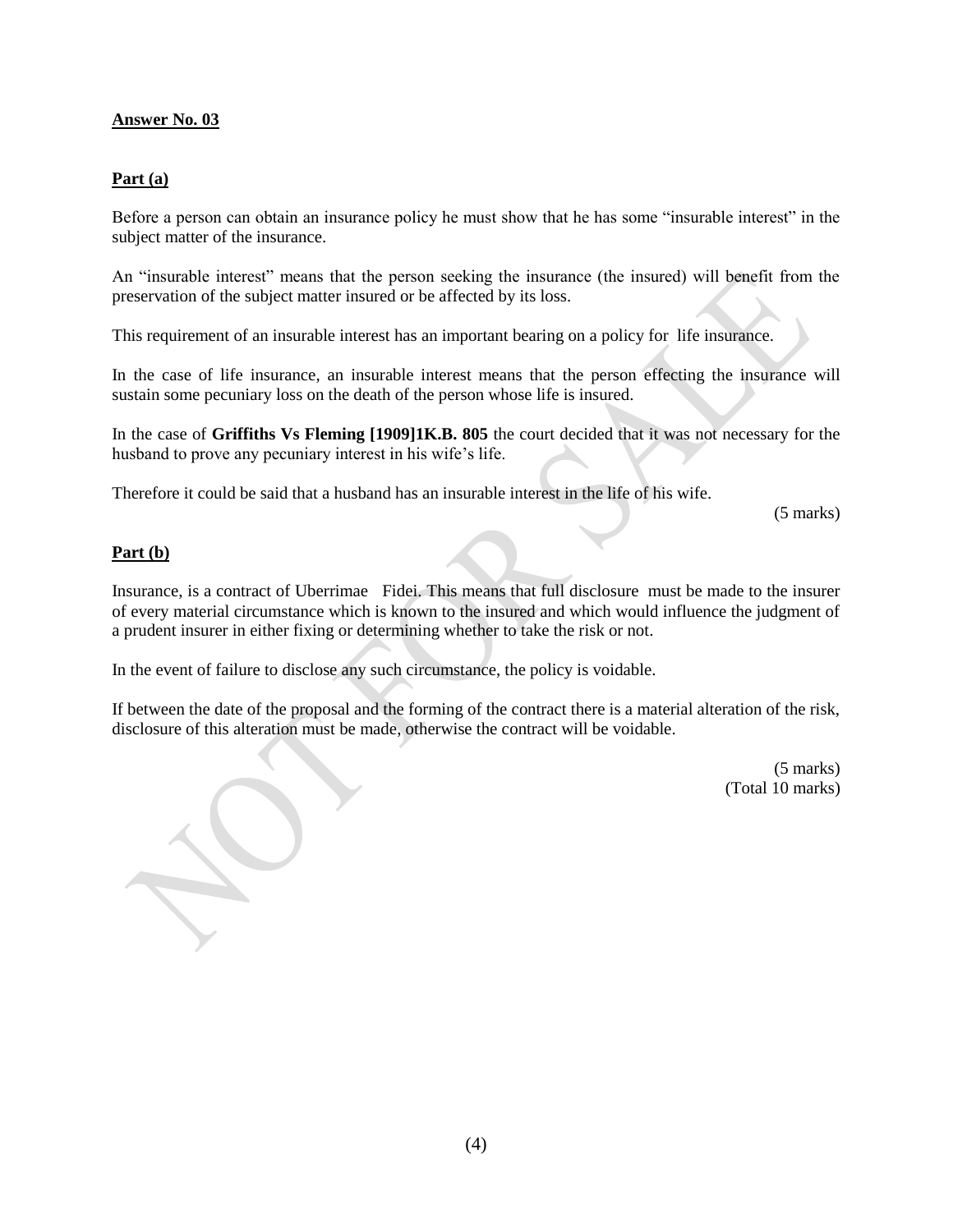#### **(a) Money Laundering**

- o This is the process of concealing the source of money obtained by illicit means.
- o The methods by which money may be laundered are varied and can range in sophistication. Many regulatory and governmental authorities quote estimates each year for the amount of money laundered, either worldwide or within their national economy.
- o Today, anti money laundering measures are considered to be an extremely important aspect of the global war against narcotics, human trafficking, terrorism and other transnational crimes. Authorities worldwide have realized that they must make crime unprofitable and prevent criminals from recycling their money into the economy.
- o Sri Lanka too has finally come to terms with this problem and enacted the *Prevention of Money Laundering Act 5 of 2006*. Presented by the Ministry of Finance and Planning, this Act seeks to prohibit money laundering and provide the necessary measures to combat and prevent it.
- o This Act applies to:-
	- (a) a person who commits an offence under this Act whilst being resident in Sri Lanka;
	- (b) an Institution which is used for the commission of an offence under this act and
	- (c) an act which constitutes an offence which is committed in Sri Lanka.
- o A person is guilty of the offence of Money Laundering, if he has engaged directly or indirectly in any transaction relating to any property which is derived or realized, directly or indirectly, from any unlawful activity or from the proceeds of any unlawful activity.

(5 marks)

#### **(b) Bill of Lading**

A bill of lading is a document signed by the ship owner, or by the master or the agent of the ship owner, which states that certain goods have been shipped on a particular ship, and sets out the terms on which those goods have been delivered to and received by the ship owner.

On being signed it is handed over to the shipper and it serves three purposes-

- (a) it is a receipt for the goods shipped, containing the terms on which they have been received;
- (b) it is evidence of the contract for the carriage of the goods;
- (c) it is a document of title to the goods specified therein.

Possession of the bill of lading entitles the holder to delivery of the goods, and the property in the goods passes to a transferee or an endorsee.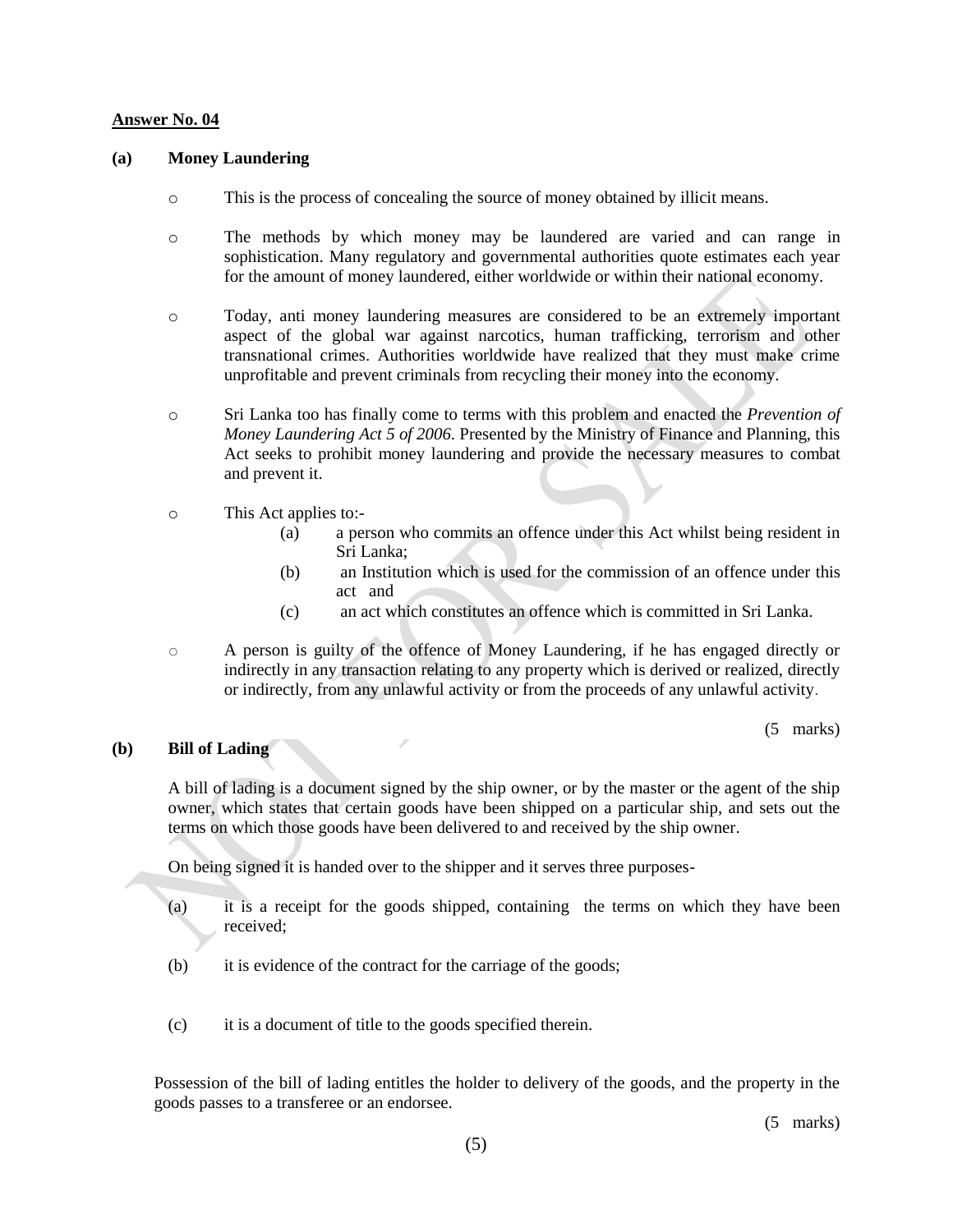#### **(c) Main Features of Agency by Ratification**

- The agent should have expressly contracted as an Agent. Eg:-Keighley, Maxsted & Co. v Durant.
- The contract can be ratified only by the principal who was named or ascertainable when the contract was made.
- The principal must be in existence at the time the agent makes the contract. Eg:-Kelner v Baxter
- The principal should have legal contractual capacity to make the contract himself at the time of making the contract, as well as at the time of ratification.

Eg:- Boston Deep Sea Fishing and Ice Co. Ltd. V Farnham.

- Void contracts cannot be ratified. Eg:- Ashbury Carriage Co. v Riche.
- The principal must have full knowledge of the terms of the contract and should have ratified voluntarily.
- The whole contract should be ratified.
- The third party would have believed that the agent had the authority to contract.
- Ratification must be done within a reasonable period of time.

(5 marks)

#### **(4) Implied Warranties in a Sale of Goods Contract**

Under Section 13 of the Sale of Goods Ordinance, the following warranties are implied in every contract of sale of goods, in the absence of any agreement to the contrary-

(a) That the buyer shall have and enjoy quiet possession of the goods.

This means that the seller will be liable in damages if the buyer is disturbed in the enjoyment of the goods in consequence of the seller's defective title to sell.

(b) That the goods are free from any charge or encumbrance in favour of any third party, not declared or known to the buyer before or at the time when the contract is made.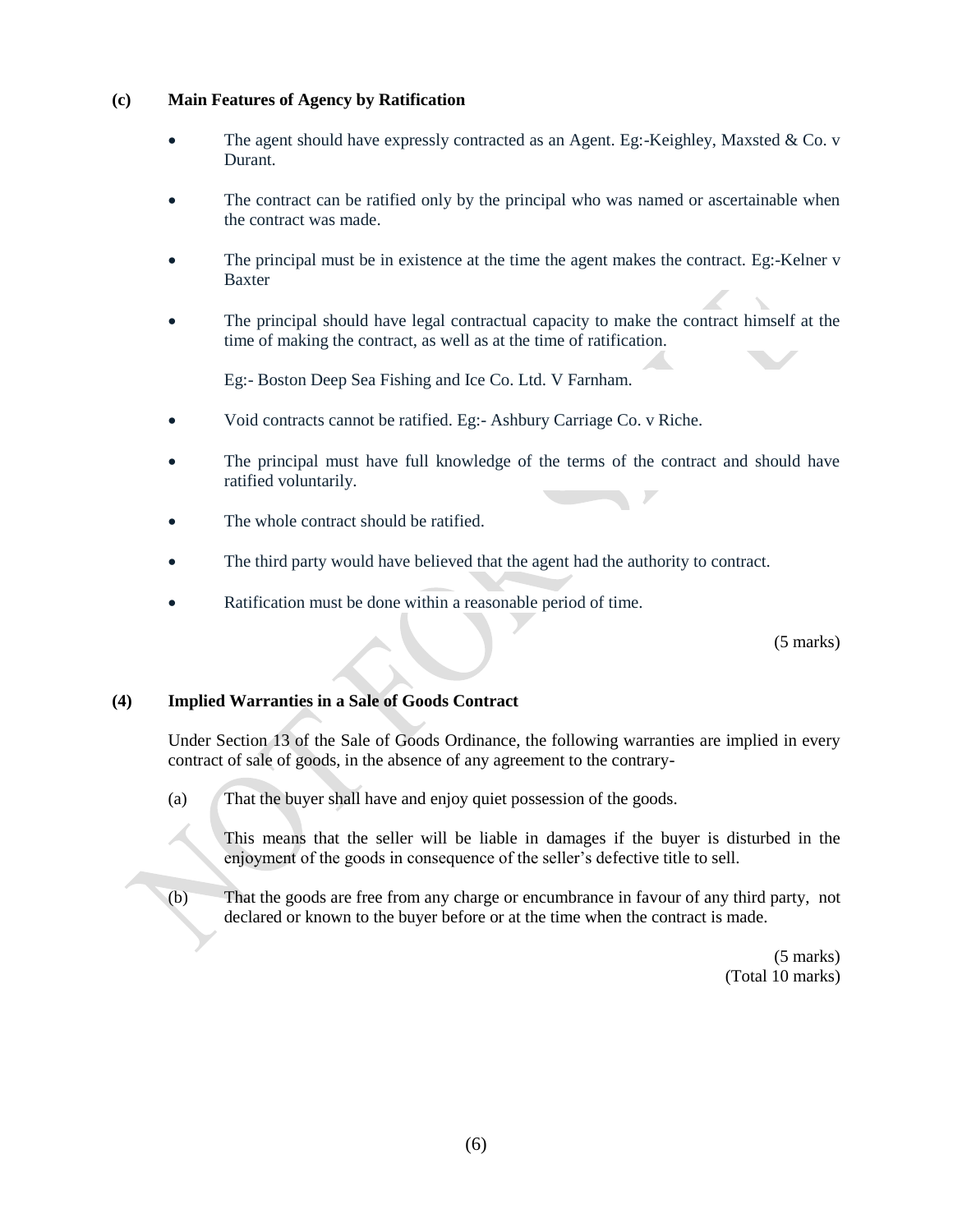#### **Part (a)**

- (i) Mr. Sharp must immediately call a board meeting to consider whether the board should apply to court to wind up the company and to appoint a liquidator or administrator, or whether the company should continue its business.
- (ii) If Mr. Sharp, fails to do so and the company is subsequently placed in liquidation, a court may, on the application of the liquidator or a creditor of the company, order the directors be held liable for the whole or part of any loss suffered by the creditors as a result of the company continuing it,s business.

*[ Ref : Section 219 ]*

(5 marks)

#### **Part (b)**

Before the decision of **Panaroma Developments (Guildford) Ltd. Vs Fidelis Furnishing Fabrics Ltd.**  *[ (1971) 2 Q.B. 711 ]***,** the Secretary's position was considered to be that of an employee of the company and hence could not enter into any contract on behalf of the company for any purpose.

After the Panaroma case, this view has been reversed and it was recognized that the Secretary is an officer of the company and has ostensible (apparent) authority to bind the company in contracts entered into by him/her on behalf of the company.

In this case, Miss Kusum representing the company in her official capacity as the Secretary, entered into a contract on behalf of the company, to hire the equipment from the supplier. Thereafter she took the equipment home for her personal use.

Even though she has now resigned from the company, she entered into this contract during her term as the Secretary. Therefore in doing so, she has bound the company into a contract with the supplier.

Therefore the company is liable to pay the hiring charges to the supplier, because the supplier (third party) believed at the time of entering into the contract, that Miss. Kusum who held the position of Secretary ( which was that of an officer having ostensible authority to bind the contracts entered into by her on behalf of the company in the capacity of Secretary) had the authority to bind the company in contracts entered into by her on behalf of the company.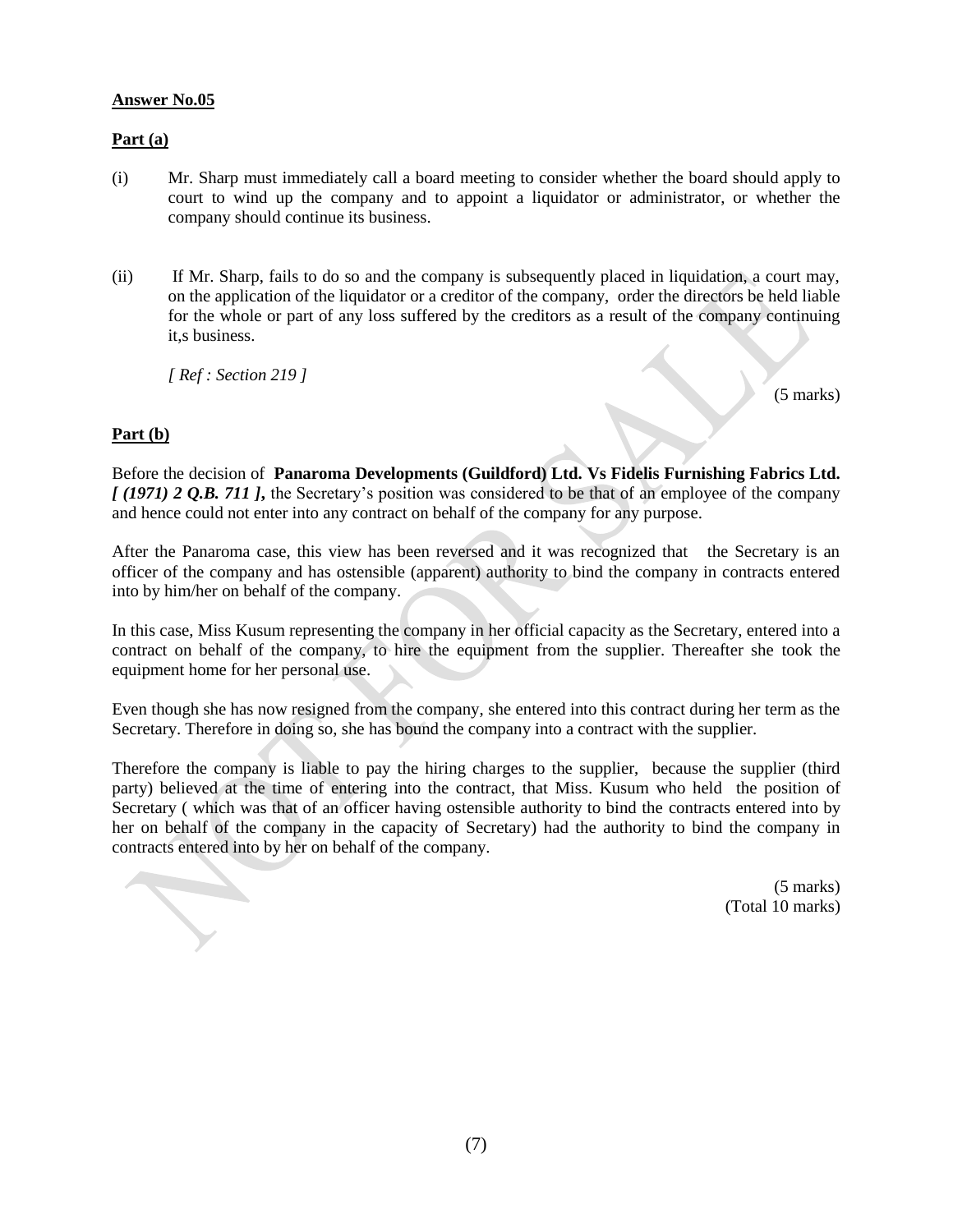#### **Part (a)**

A company may alter its Articles subject to the provisions of the Act and any conditions contained in its Articles.

A company may amend the Articles of Association by passing a Special Resolution.

It shall give notice of such resolution to the Registrar within ten (10) working days, setting out in full, the text of the resolution and of the new Articles or alterations to the company's Articles.

*[Ref : Section 15 – Candidates are not expected to quote the Section No.]*

(5 marks)

#### **Part (b)**

After incorporation, a company is required by the Companies Act to give public notice of its incorporation.

This public notice must be given within 30 working days of its incorporation.

The notice should be published,

- (a) in at least one issue of the Gazette, and
- (b) in at least one issue of a daily newspaper in Sinhala, Tamil and English languages

Further, this notice should specify the following:

- (a) The name of the company
- (b) The registration number of the company
- (c) The address of the Registered Office of the company

(5 marks)

(Total 10 marks)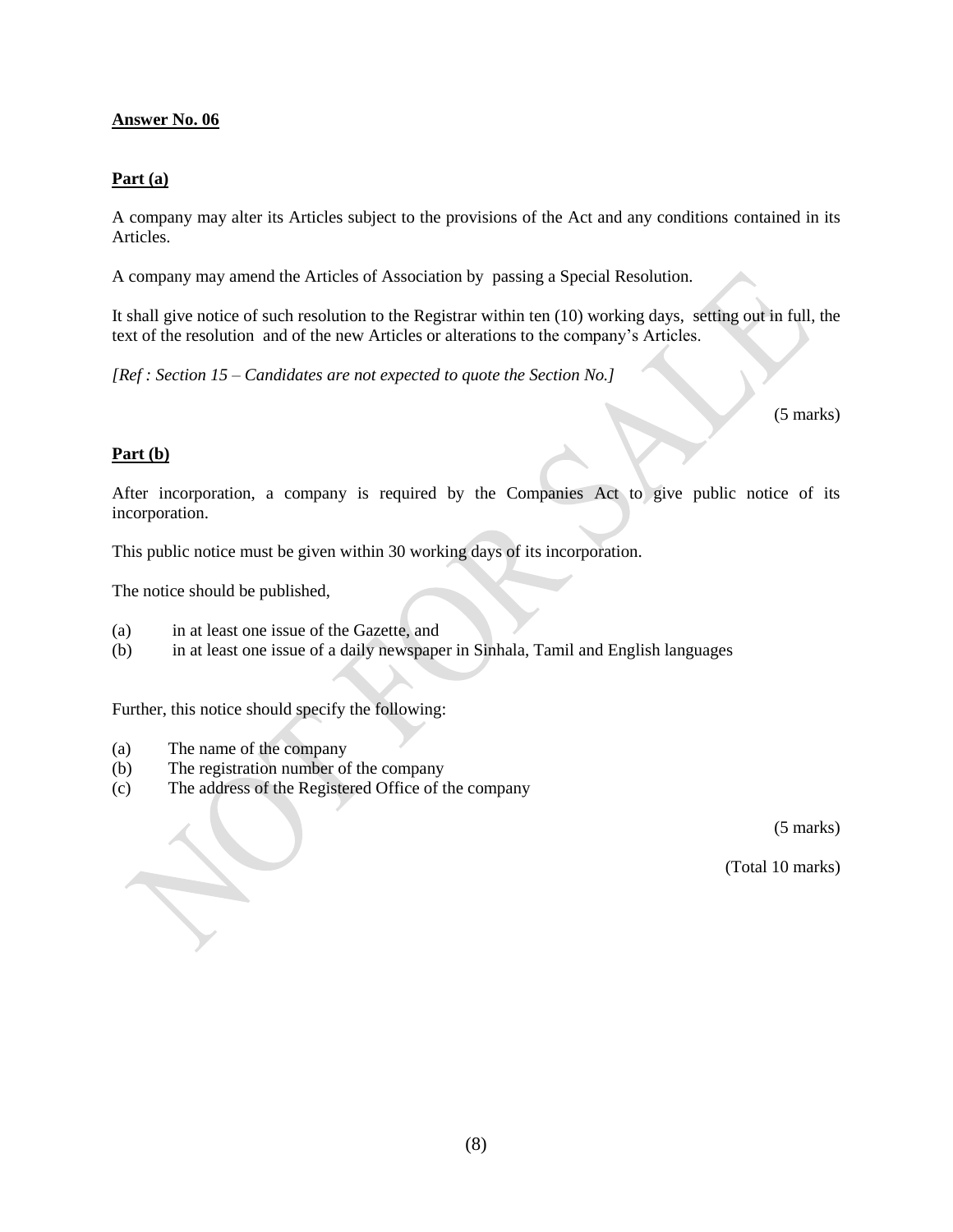#### **Part (a)**

This company, Bat & Ball (Pvt.) Ltd., may be wound up voluntarily, when the period fixed for the duration of the company by its Articles, of four years, expires.

The procedure to be adopted in such a winding up would be as follows :

The company at a general meeting has to pass a resolution requiring the company to be wound up voluntarily.

When the company has passed a resolution for a voluntary winding up, it shall within fourteen (14) days from the date of the passing of the resolution, give notice of the resolution by publication in the Gazette.

A voluntary winding up shall be deemed to commence at the time of the passing of the resolution for voluntary winding up.

Subject to the specific provisions regarding preferential payments contained in the Act, the company's property must be applied equally in satisfaction of its liabilities in a winding up. After the liabilities are satisfied, the remaining property must be distributed between the shareholders according to their rights and interests in the company, unless the articles provide otherwise.

> *[Sections 319, 320 and 343]* (5 marks)

#### **Part (b)**

The liquidator in a winding up by the court shall have power, with the sanction either of the court or of the committee of inspection:

- (a) To bring or defend any action or other legal proceeding in the name and on behalf of the company.
- (b) To carry on the business of the company so far as may be necessary for the beneficial winding up of such company.
- (c) To appoint an attorney-at-law to assist him in the performance of his duties.
- (d) To pay any classes of creditors in full.
- (e) To make any compromise or arrangement with creditors or persons claiming to be creditors.
- (f) To compromise all calls and liabilities to calls, debts, and liabilities capable of resulting in debts and all claims, present or future, certain or contingent, ascertained or sounding only in damages, subsisting or alleged to subsist between the company and a contributory or alleged contributory or other debtor or person apprehending liability to the company, and all questions in any way relating to or affecting the assets or the winding up of the company, on such terms as may be agreed and take any security for the discharge of any such call, debt, liability or claim and give a complete discharge in respect thereof.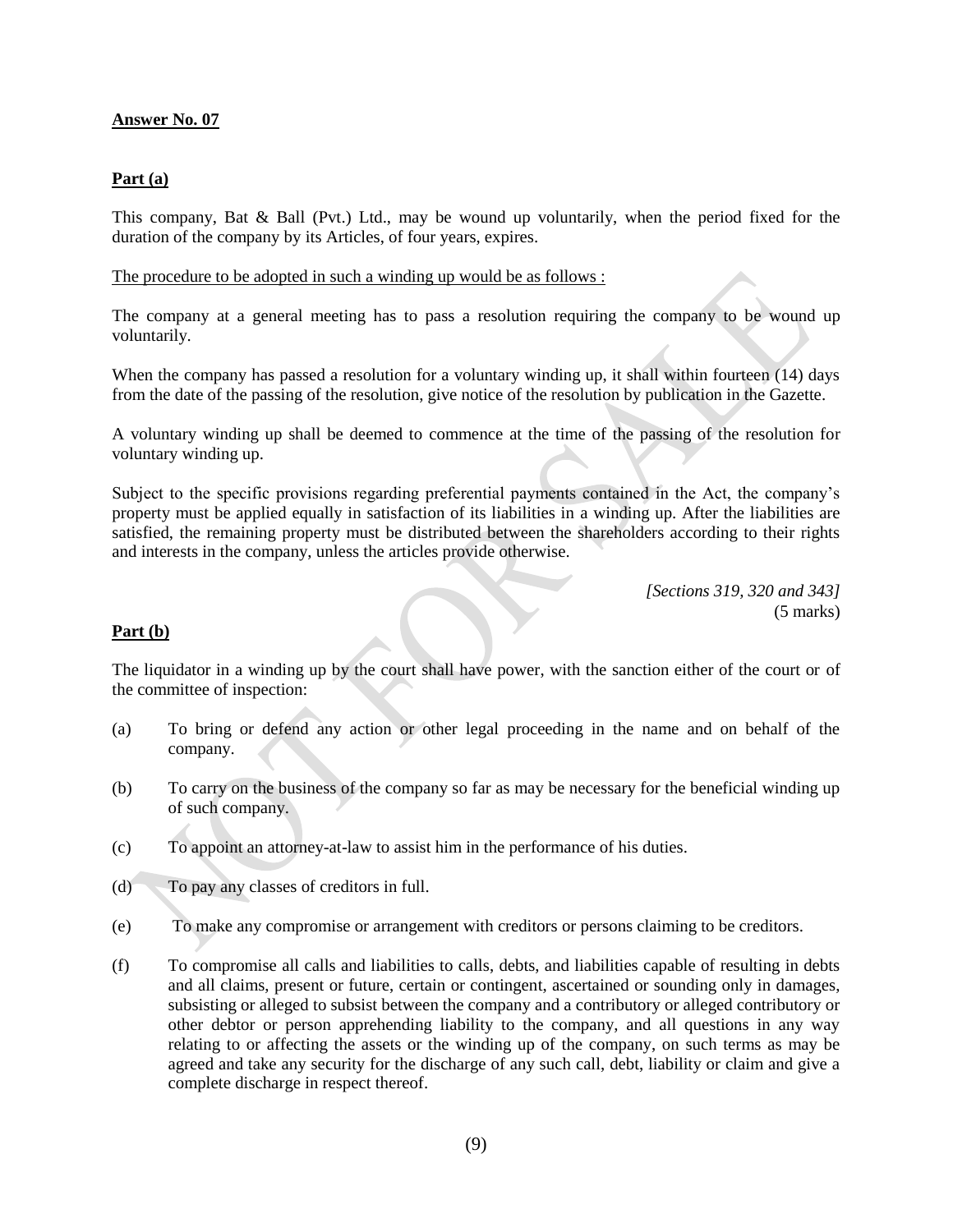- (g) To sell the movable or immovable property of the company.
- (h) To execute in the name of the company, deeds, receipts or other documents, and to use the seal of the company.
- (i) To claim for bankruptcy against the estate of any contributory, and to receive any dividends from this bankruptcy claim.
- (j) To draw, accept, make and endorse any bill of exchange or like instrument in the name and on behalf of the company.
- (k) To raise money on the security of the assets of the company.
- (l) To take in his official name letters of administration to any deceased contributory, and to do in his official name any act necessary to obtain payment of any monies due from the contributory to the company.
- (m) To appoint an agent on behalf of the liquidator.
- (n) To do all such things as may be necessary for the winding up of the affairs of the company and distributing its assets.

*[ Section 292 ]*

(10)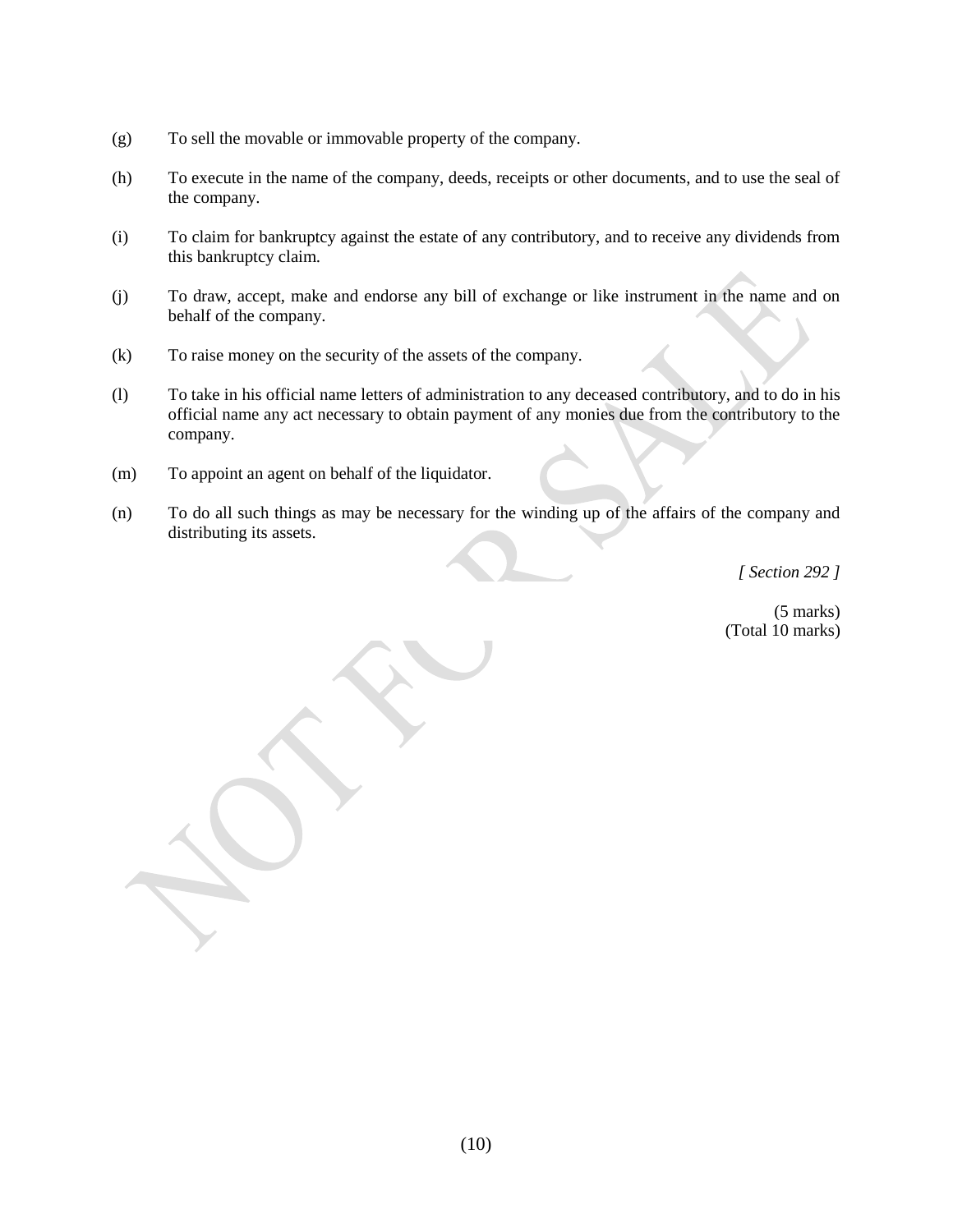#### **Part (a)**

It is possible as per the Companies Act, to replace Senaka as the auditor of the company, by following the procedure laid down below :

- (a) At least twenty (20) working days written notice of the proposal to replace Senaka as the auditor, must be given to auditor Senaka.
- (b) Auditor Senaka, has to be given a reasonable opportunity to make representations to the shareholders, either in writing or through his representative speaking at a shareholders' meeting, on the appointment of another auditor in his place.
- (c) The company has to pay auditor ( Senaka) a reasonable fee, for making these representations to the shareholders.
- (d) If auditor Senaka upon his resignation has delivered to the company a statement stating circumstances that ought to be brought to the notice of the shareholders or creditors of the company, then the company shall give copies of such statement to all the shareholders and the Registrar.

*[Sections 160 & 161]* (5 marks)

#### **Part (b)**

- Corporate Governance is a somewhat flexible term based on responsible management.
- According to Sir Adrian Cadbury "Corporate Governance is the system by which companies are directed and controlled".
- It covers a wide range of academic literature, from the debate as to who should own and control the corporation (shareholders or stakeholders such as employees, general public, environmental concerns etc.) to the more narrow issue of purely the relationship between shareholders and directors.
- The main idea of good governance is to maintain good relationship among all the stakeholders of the Company, for the company's growth. Therefore the directors should try to maintain a high level of governance.
- And it is the responsibility of the directors to have proper systems to maintain high levels of transparency, fairness, honesty, openness, and integrity, which are considered as some of the most important pillars of good corporate governance.
- In the Sri Lankan context there are some corporate governance codes that apply to the companies in Sri Lanka, some of them are Colombo Stock Exchange Rules on Corporate Governance, Securities on the Exchange Commission Corporate Governance Code and Institute of Chartered Accountants Voluntary Corporate Governance Code.
- Looking at the recent past collapses of USA **Leman Brothers and Golden Sacks** and in the Sri Lankan context Golden Key and Pramuka Bank, it is clear that the companies crashed due to bad governance of directors.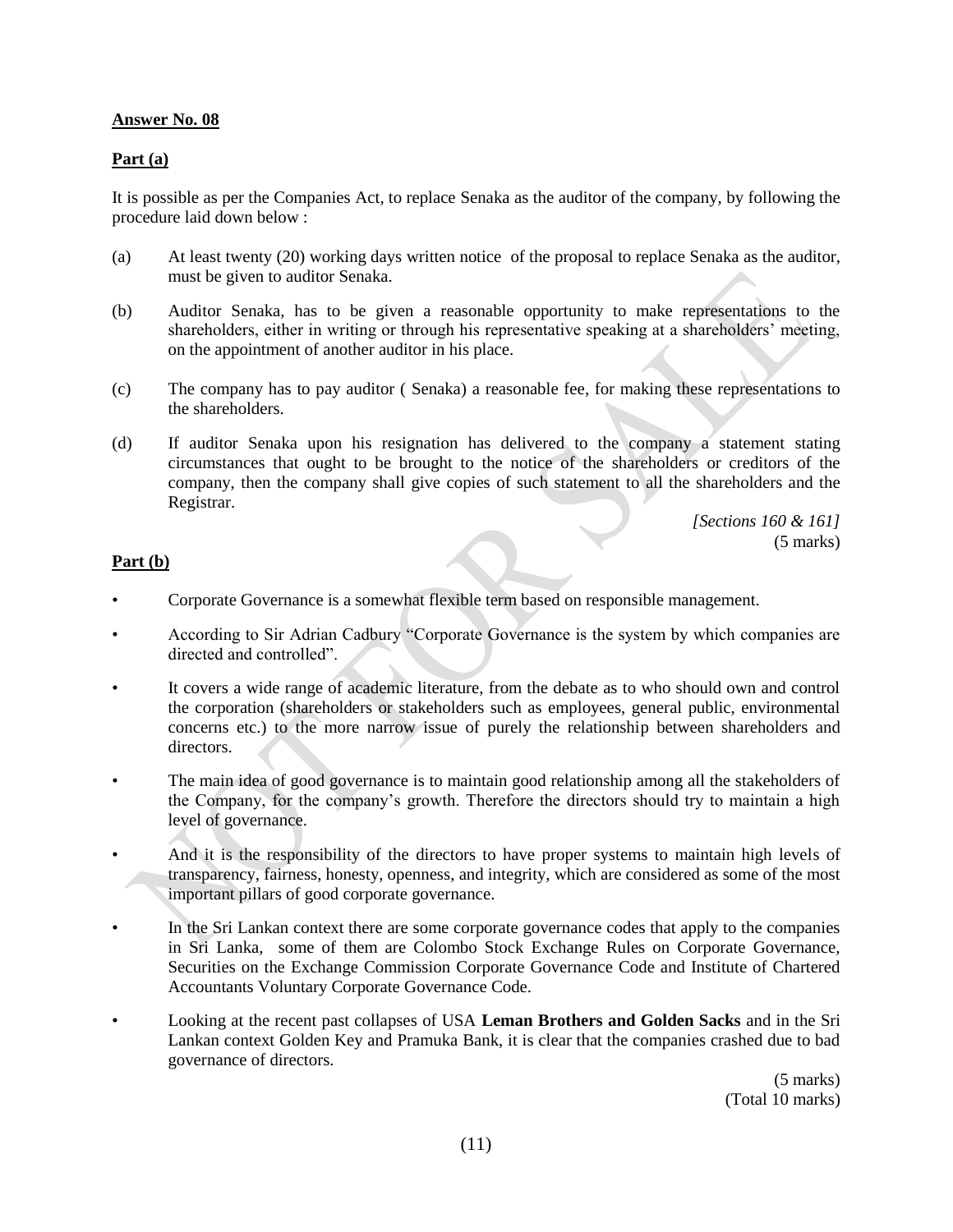#### **Part (a)**

The essential characteristics of a floating charge are that-

- it is a charge on a class of the company's present or future assets;
- it is a class of assets which is subject to change from time to time, in the ordinary course of business;
- it contemplates that the company can carry on its business in the ordinary course as far as it concerns that particular class of assets, until a future step is taken by or on behalf of those interested;
- a floating charge may apply to, property held at the time the charge was created or acquired later;
- it may include movable and immovable property, uncalled capital and circulating assets, including and calculating cash, stock in trade, raw materials, book debts.

#### **Part (b)**

(5 marks)

- (i) A receiver who exercises a power of sale of property in receivership owes a duty to the grantor to obtain the best price reasonably obtainable as at the time of sale.
- (ii) A receiver shall keep money relating to the property in receivership separate from other money received in the course of but not relating to the receivership, and from other money held by or under the control of the receiver.

(5 marks)

(Total 10 marks )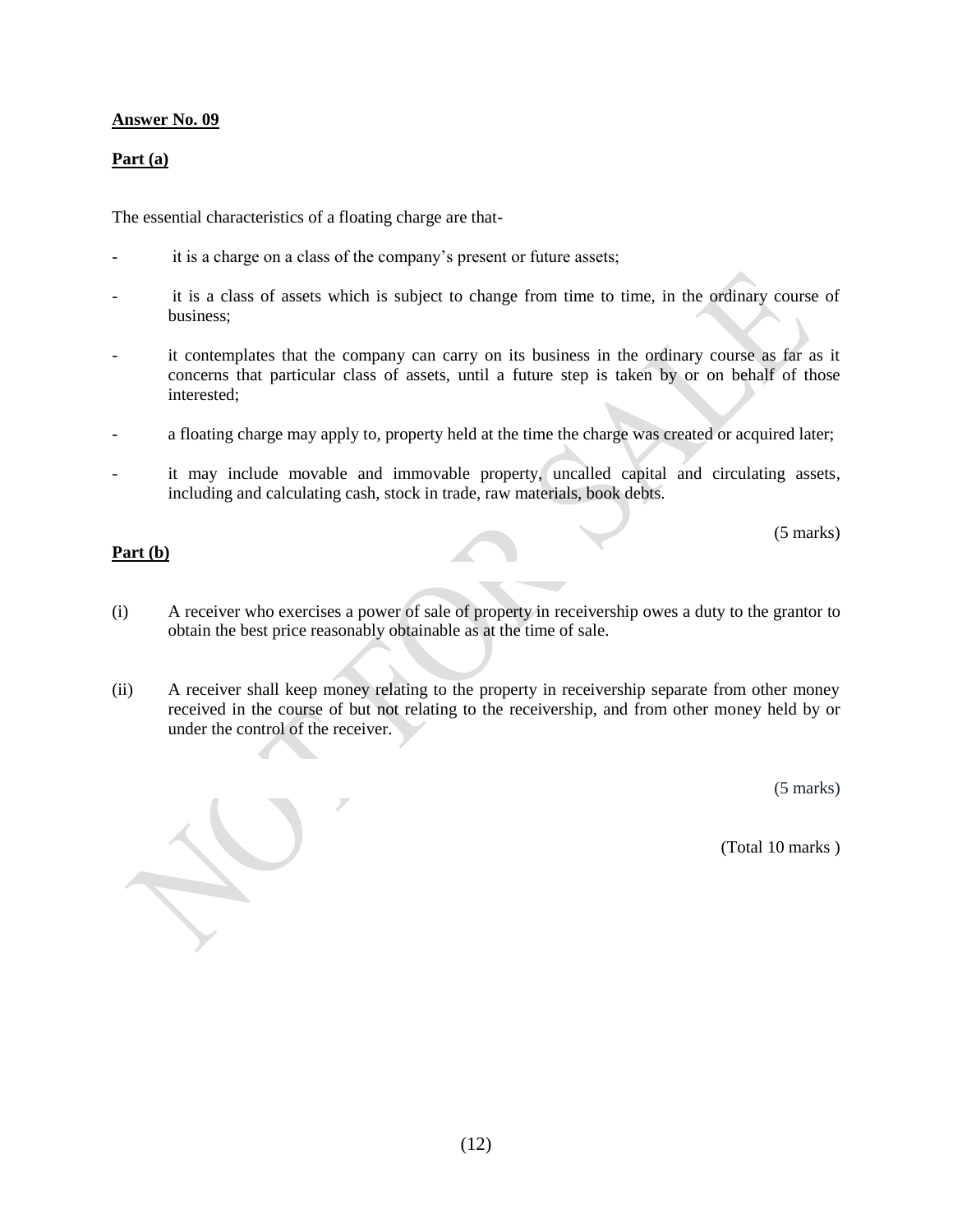#### **Part (a)**

A company may by special resolution, reduce its stated capital to an amount it thinks necessary in compliance with the provisions of the Act. [Section 59(1)]

The Act requires that public notice of the proposed reduction be given at least sixty (60) days prior to the resolution being passed so that the persons dealing with the company are aware of the proposed reduction. [Section 59(2)]

However, if the company has agreed in writing to refrain from reducing its stated capital below a specified amount without the creditors prior consent or the satisfaction of specified conditions, a resolution passed without such consent or satisfaction of conditions, shall be invalid and of no effect.

When companies are obliged to redeem shares on a fixed date or upon the exercise of an option by the shareholder, or they are compelled to purchase their own shares under the minority buy out provisions, they may not sometimes have adequate profits or reserves out of which the redemption or buy back may be affected.

In such situations, the Act empowers the Board to obtain a Certificate of Solvency from the auditors and to resolve to reduce the stated capital of the company by the amount by which the company would fail to satisfy the Solvency Test.

Such a resolution shall have effect notwithstanding other provisions relating to the reduction of stated capital, and specified in Sections 59(1), (2) and (3) of the Act. [Section 59(4)]

A reduction of stated capital, with the amount of reduction and the amount of reduced stated capital, must be communicated to the Registrar within ten (10) days of such reduction. [Section 59(5)]

*[Note : Section numbers are not expected from the candidates)*

#### **Part (b)**

A company may give direct or indirect financial assistance for the purpose of, or in connection with, the acquisition of its own shares, if it complies with the formalities set out in the Act. (Section 70)

In order to comply with the formalities set out in Section 70, the Board must resolve that such assistance is in the interests of the company; that the terms and conditions of such assistance are fair and reasonable to the company and those shareholders not receiving such assistance; and, that the company will satisfy the solvency test immediately after giving such assistance.  $[Section 70(2)]$ 

If financial assistance, inclusive of other outstanding amounts so given, exceeds ten percent of the stated capital, the company must first obtain a certificate from the company's auditor, stating that he has inquired into the affairs of the company, and that the Board's belief that the company will satisfy the solvency test immediately after the giving of such assistance is not unreasonable.

*[Note : Section numbers are not expected from the candidates)*

(5 marks) (Total 10 marks)

(5 marks)